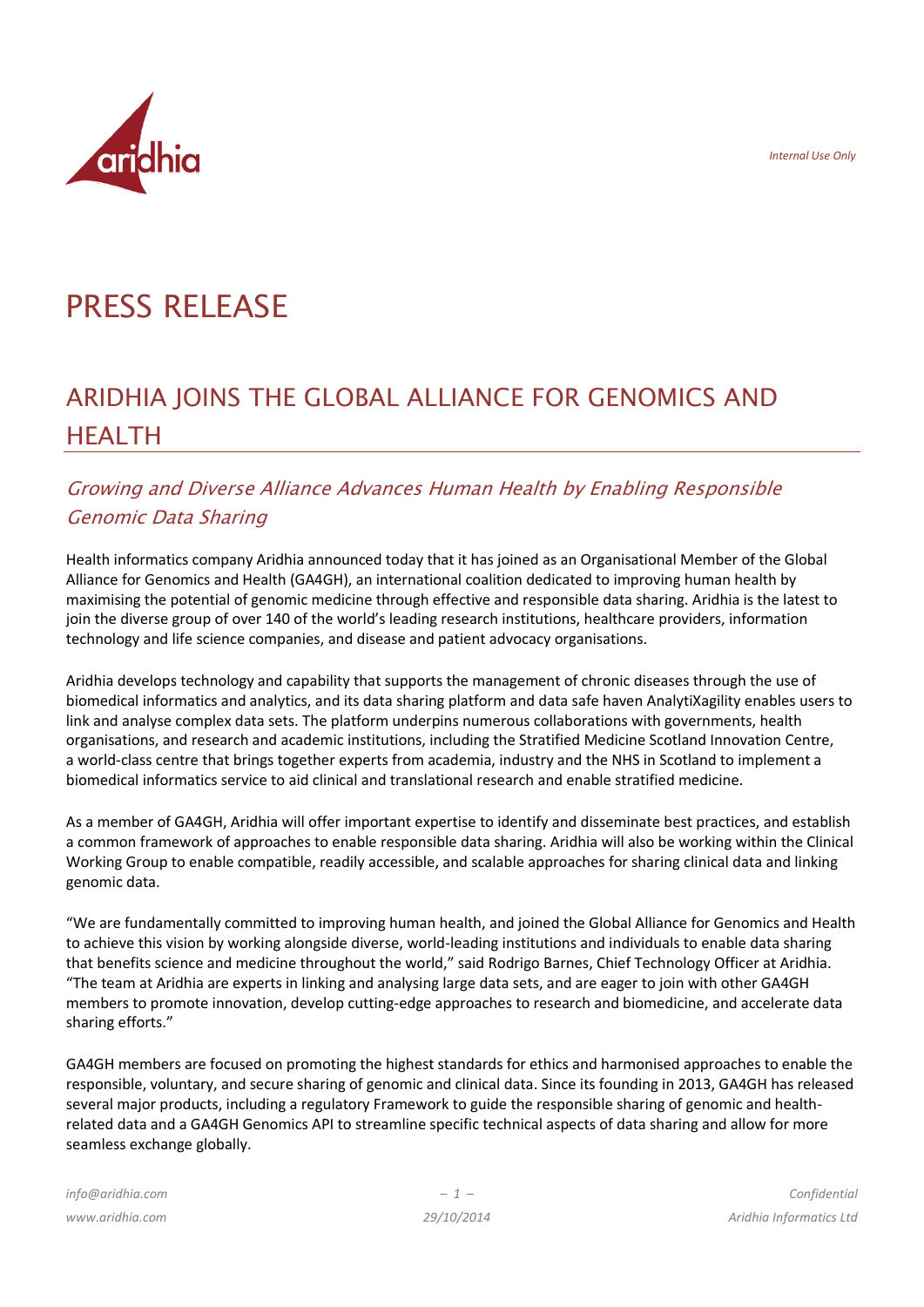## PRESS RELEASE



"With the efforts of Aridhia, the Global Alliance for Genomics and Health will continue to collaborate on ideas, identify and establish best practices, and enable interoperability," said Peter Goodhand, Executive Director of GA4GH. "As an Alliance which formed just over one year ago, we are excited to continue to add diverse and notable stakeholders like Aridhia to our effort."

After GA4GH adopted a Constitution in September 2014, Aridhia and over 140 other organisations that had originally signed a Letter of Intent quickly transitioned to full Organisational Members of the Global Alliance for Genomics and Health.

#### **ENDS**

## NOTES TO EDITOR

### About Aridhia

Aridhia is a world-leading health informatics company developing technology that supports the management of chronic diseases, personalised medicine and biomedical research through the use of biomedical informatics and analytics. Operating internationally on chronic disease management projects in Kuwait, Australia, England and Scotland, Aridhia works closely with governments, health organisations, research collaborations and academic institutions.

Aridhia was co-founded in 2001 by Dr David Sibbald a software entrepreneur, philanthropist and Vice-President of UK UNICEF, the United Nations children's fund; and Professor Andrew Morris who is Chief Scientist for Health in Scotland and recently took up the position as Professor of Medicine, Director of the Institute of Population Heath Sciences and Informatics and Vice-Principal of the University for Data Science at the University of Edinburgh.

Based in Edinburgh and Glasgow, Aridhia are made up of a multi-disciplinary team of 48, data scientists, clinicians, computer scientists, software developers and healthcare experts.

## Aridhia's Projects

Aridhia's collaborative data science platform and safe haven, AnalytiXagility, is the platform that underpins the worldleading Stratified Medicine Scotland Innovation Centre (SMS-IC). The platform is also pivotal to Aridhia's recent win of the SBRI-funded competition led by Genomics England to enable industrial scale annotation and instrumentation from many different sequencing pipelines.

## About the Global Alliance for Genomics and Health

GA4GH is an international, non-profit alliance formed to help accelerate the potential of genomic medicine to advance human health. Bringing together leading, global organisations working in healthcare, research, disease and patient advocacy, life science, and information technology, Members in the Global Alliance are working together to create a common framework of standards and harmonized approaches to enable the responsible, voluntary, and secure sharing of genomic and clinical data. Learn more at[: http://genomicsandhealth.org](http://genomicsandhealth.org/)